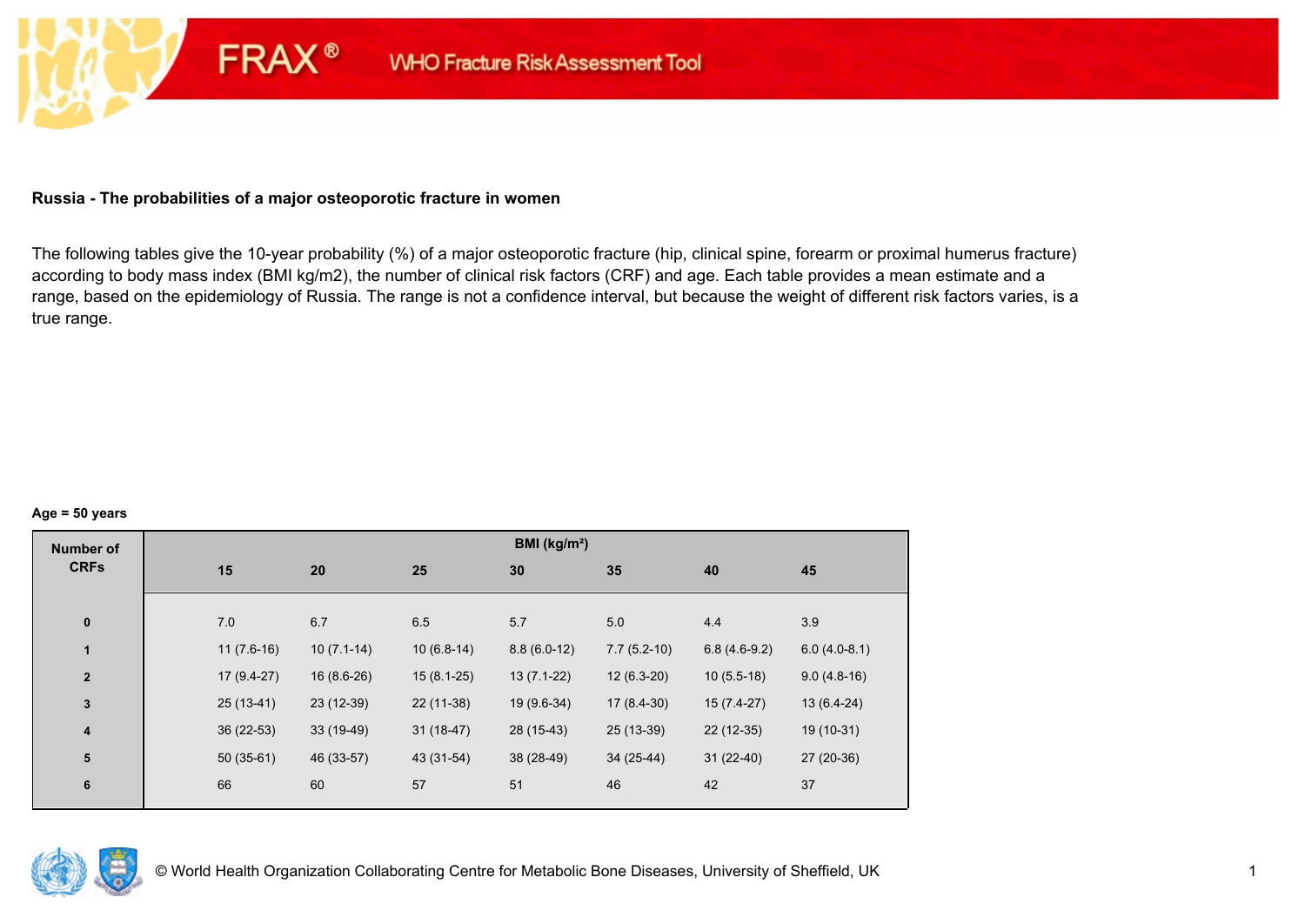# **Age = 55 years**

**FRAX®** 

| <b>Number of</b>        |              |              |              | BMI (kg/m <sup>2</sup> ) |               |               |                |
|-------------------------|--------------|--------------|--------------|--------------------------|---------------|---------------|----------------|
| <b>CRFs</b>             | 15           | 20           | 25           | 30                       | 35            | 40            | 45             |
| $\bf{0}$                | 8.1          | 7.6          | 7.4          | 6.5                      | 5.7           | 5.0           | 4.4            |
| 1                       | $13(8.8-17)$ | $12(8.1-16)$ | $11(7.7-15)$ | $9.9(6.8-13)$            | $8.7(5.9-12)$ | $7.6(5.2-10)$ | $6.7(4.5-8.9)$ |
| $\overline{2}$          | 19 (11-30)   | 18 (9.9-28)  | $17(9.3-27)$ | $15(8.1-24)$             | $13(7.1-22)$  | $11(6.2-19)$  | $10(5.4-17)$   |
| $\mathbf{3}$            | 28 (16-44)   | 26 (14-42)   | 24 (13-41)   | $21(11-37)$              | $19(9.6-33)$  | 17 (8.4-29)   | $15(7.3-26)$   |
| $\overline{\mathbf{4}}$ | 40 (25-56)   | $36(22-53)$  | $34(20-51)$  | $30(18-46)$              | 27 (15-42)    | 24 (13-37)    | $21(12-34)$    |
| ${\bf 5}$               | 54 (40-65)   | 49 (37-60)   | 46 (35-58)   | 41 (31-53)               | 37 (28-48)    | $33(25-43)$   | $30(22-39)$    |
| $\bf 6$                 | 69           | 64           | 60           | 55                       | 50            | 45            | 40             |

## **Age = 60 years**

| <b>Number of</b>        |             |              |              | BMI ( $kg/m2$ ) |               |               |               |
|-------------------------|-------------|--------------|--------------|-----------------|---------------|---------------|---------------|
| <b>CRFs</b>             | 15          | 20           | 25           | 30              | 35            | 40            | 45            |
| $\pmb{0}$               | 9.4         | 8.8          | 8.5          | 7.5             | 6.6           | 5.8           | 5.0           |
|                         |             |              |              |                 |               |               |               |
| $\mathbf{1}$            | 14 (10-19)  | $13(9.4-18)$ | $13(8.9-17)$ | $11(7.8-15)$    | $9.9(6.8-13)$ | $8.7(6.0-11)$ | $7.6(5.2-10)$ |
| $\overline{2}$          | $21(13-32)$ | $20(11-31)$  | 19 (11-30)   | $17(9.4-27)$    | $15(8.2-24)$  | $13(7.1-21)$  | $11(6.2-19)$  |
| $\mathbf{3}$            | $31(18-47)$ | 28 (16-45)   | 27 (15-44)   | 24 (13-40)      | $21(11-36)$   | 19 (9.6-32)   | 16 (8.4-28)   |
| $\overline{\mathbf{4}}$ | 43 (29-59)  | $39(25-56)$  | $37(23-55)$  | $33(20-50)$     | $30(18-45)$   | 26 (15-40)    | $23(13-36)$   |
| 5                       | 56 (44-67)  | 52 (41-64)   | $50(39-61)$  | 45 (35-56)      | 40 (31-51)    | $36(27-46)$   | $32(24-42)$   |
| $6\phantom{1}6$         | 70          | 67           | 64           | 58              | 53            | 48            | 43            |

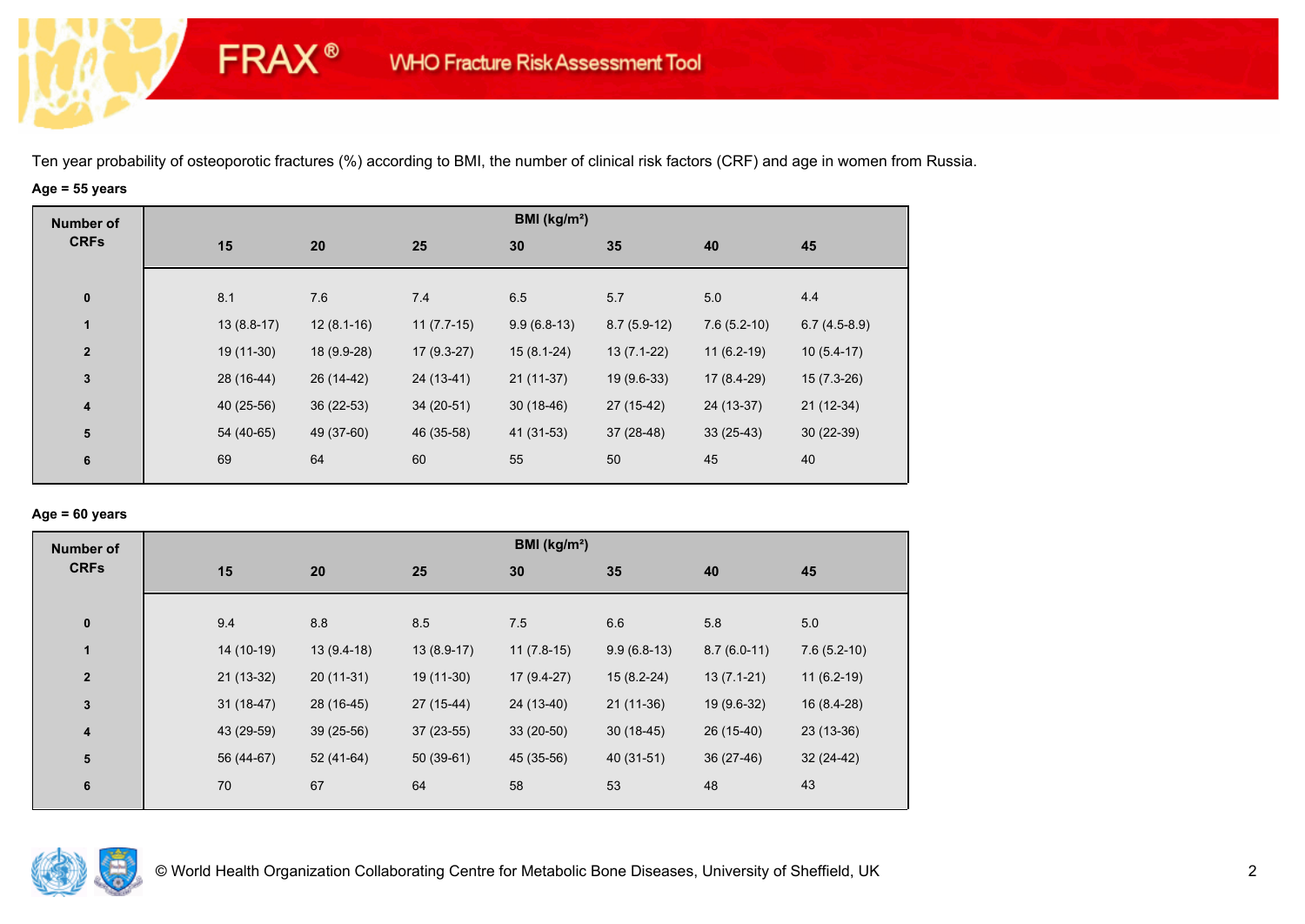# **Age = 65 years**

**FRAX®** 

| <b>Number of</b>        |    |                           |             | BMI (kg/m <sup>2</sup> ) |              |               |               |
|-------------------------|----|---------------------------|-------------|--------------------------|--------------|---------------|---------------|
| <b>CRFs</b>             | 15 | 20                        | 25          | 30                       | 35           | 40            | 45            |
| $\bf{0}$                | 11 | 9.9                       | 9.4         | 8.2                      | 7.2          | 6.3           | 5.5           |
| 1                       |    | 16 (12-21)<br>$15(11-19)$ | 14 (9.9-18) | $12(8.6-16)$             | $11(7.5-14)$ | $9.4(6.5-12)$ | $8.2(5.7-11)$ |
| $\overline{2}$          |    | 24 (15-34)<br>$22(13-33)$ | $21(12-32)$ | 18 (10-28)               | $16(9.1-25)$ | 14 (7.9-22)   | $12(6.8-20)$  |
| $\mathbf{3}$            |    | 34 (22-48)<br>$31(19-47)$ | 29 (17-46)  | 26 (14-41)               | 23 (12-37)   | $20(11-33)$   | $17(9.3-29)$  |
| $\overline{\mathbf{4}}$ |    | 45 (34-60)<br>42 (29-58)  | 40 (26-57)  | $35(23-51)$              | $31(20-47)$  | 28 (17-42)    | $25(15-38)$   |
| ${\bf 5}$               |    | 58 (48-68)<br>55 (44-66)  | 52 (42-64)  | 47 (38-58)               | 42 (33-53)   | 38 (29-48)    | $34(26-43)$   |
| $\bf 6$                 | 71 | 68                        | 66          | 60                       | 55           | 50            | 45            |

## **Age = 70 years**

| <b>Number of</b>        |             |             |                 | BMI (kg/m <sup>2</sup> ) |              |               |               |  |
|-------------------------|-------------|-------------|-----------------|--------------------------|--------------|---------------|---------------|--|
| <b>CRFs</b>             | 15          | 20          | 25              | 30                       | 35           | 40            | 45            |  |
| $\pmb{0}$               | 12          | 11          | 10 <sup>°</sup> | 9.0                      | 7.8          | 6.8           | 5.9           |  |
| $\mathbf{1}$            | 18 (14-23)  | 16 (12-20)  | $15(11-19)$     | $13(9.5-17)$             | $11(8.2-14)$ | $9.7(7.1-13)$ | $8.4(6.1-11)$ |  |
| $\mathbf{2}$            | 27 (18-36)  | 23 (15-32)  | 21 (14-29)      | 18 (12-25)               | 16 (10-22)   | $14(8.7-19)$  | $12(7.5-17)$  |  |
| $\mathbf 3$             | 38 (27-50)  | $33(22-46)$ | $30(19-42)$     | 26 (16-37)               | $22(14-33)$  | 19 (12-29)    | 17 (10-25)    |  |
| $\overline{\mathbf{4}}$ | $51(39-64)$ | 45 (34-59)  | 40 (30-54)      | $35(26-49)$              | $31(22-43)$  | 27 (19-38)    | $23(16-33)$   |  |
| 5                       | 64 (57-72)  | 59 (51-68)  | $53(45-63)$     | 47 (39-57)               | 42 (34-51)   | $36(29-45)$   | $32(25-40)$   |  |
| 6                       | 74          | 72          | 67              | 61                       | 55           | 48            | 43            |  |

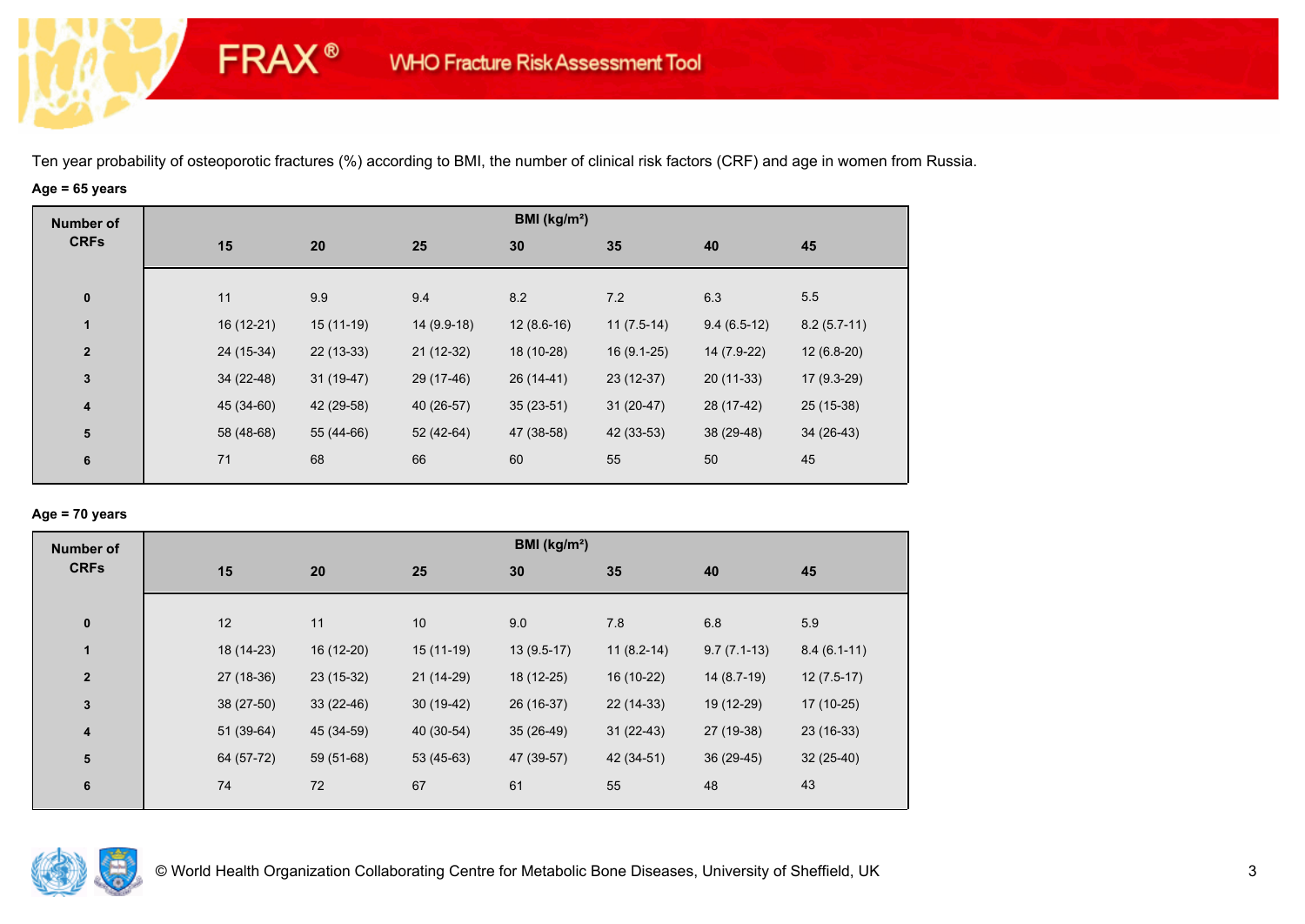# **Age = 75 years**

**FRAX®** 

| <b>Number of</b>        |             |            |             | BMI (kg/m <sup>2</sup> ) |              |              |               |
|-------------------------|-------------|------------|-------------|--------------------------|--------------|--------------|---------------|
| <b>CRFs</b>             | 15          | 20         | 25          | 30                       | 35           | 40           | 45            |
|                         |             |            |             |                          |              |              |               |
| $\bf{0}$                | 15          | 13         | 12          | 11                       | 9.1          | 7.8          | 6.7           |
| $\mathbf{1}$            | 22 (16-30)  | 19 (14-24) | 18 (13-22)  | $15(11-19)$              | $13(9.5-16)$ | $11(8.1-14)$ | $9.3(6.9-12)$ |
| $\overline{\mathbf{2}}$ | $32(21-45)$ | 28 (19-39) | 25 (17-33)  | $21(14-28)$              | 18 (12-24)   | 15 (10-20)   | $13(8.6-18)$  |
| $\mathbf{3}$            | 44 (30-59)  | 40 (27-53) | $35(24-47)$ | $30(20-41)$              | 26 (17-35)   | 22 (14-30)   | 18 (12-26)    |
| 4                       | 57 (41-69)  | 53 (38-66) | 48 (35-61)  | 41 (30-54)               | $36(25-48)$  | $30(21-41)$  | 26 (18-36)    |
| ${\bf 5}$               | 69 (57-76)  | 66 (55-74) | $61(52-71)$ | 55 (46-64)               | 48 (40-57)   | 42 (35-51)   | $36(30-44)$   |
| 6                       | 78          | 76         | 74          | 68                       | 62           | 55           | 48            |
|                         |             |            |             |                          |              |              |               |

## **Age = 80 years**

| <b>Number of</b> |    |                            |             |    | BMI (kg/m <sup>2</sup> )  |              |              |  |
|------------------|----|----------------------------|-------------|----|---------------------------|--------------|--------------|--|
| <b>CRFs</b>      | 15 | 20                         | 25          | 30 | 35                        | 40           | 45           |  |
|                  |    |                            |             |    |                           |              |              |  |
| $\pmb{0}$        | 15 | 15                         | 14          | 12 | 10 <sup>1</sup>           | 8.6          | 7.3          |  |
| 1                |    | 23 (17-32)<br>$21(16-28)$  | $20(15-24)$ |    | 17 (12-20)<br>$14(10-17)$ | $12(8.7-14)$ | $10(7.3-12)$ |  |
| $\mathbf{2}$     |    | $32(22-45)$<br>$30(20-40)$ | 28 (19-36)  |    | 24 (16-30)<br>$20(13-26)$ | $17(11-22)$  | $14(9.2-18)$ |  |
| 3                |    | 43 (29-57)<br>41 (28-53)   | 38 (27-49)  |    | 27 (19-36)<br>$32(22-42)$ | $23(16-31)$  | 19 (13-26)   |  |
| 4                |    | 54 (40-66)<br>52 (39-63)   | 49 (37-61)  |    | 37 (26-48)<br>43 (31-55)  | $31(22-42)$  | 27 (18-36)   |  |
| ${\bf 5}$        |    | 65 (52-72)<br>63 (51-71)   | 61 (50-69)  |    | 48 (38-57)<br>55 (44-63)  | 42 (33-51)   | 36 (28-44)   |  |
| 6                | 73 | 72                         | 71          | 65 | 59                        | 53           | 46           |  |
|                  |    |                            |             |    |                           |              |              |  |